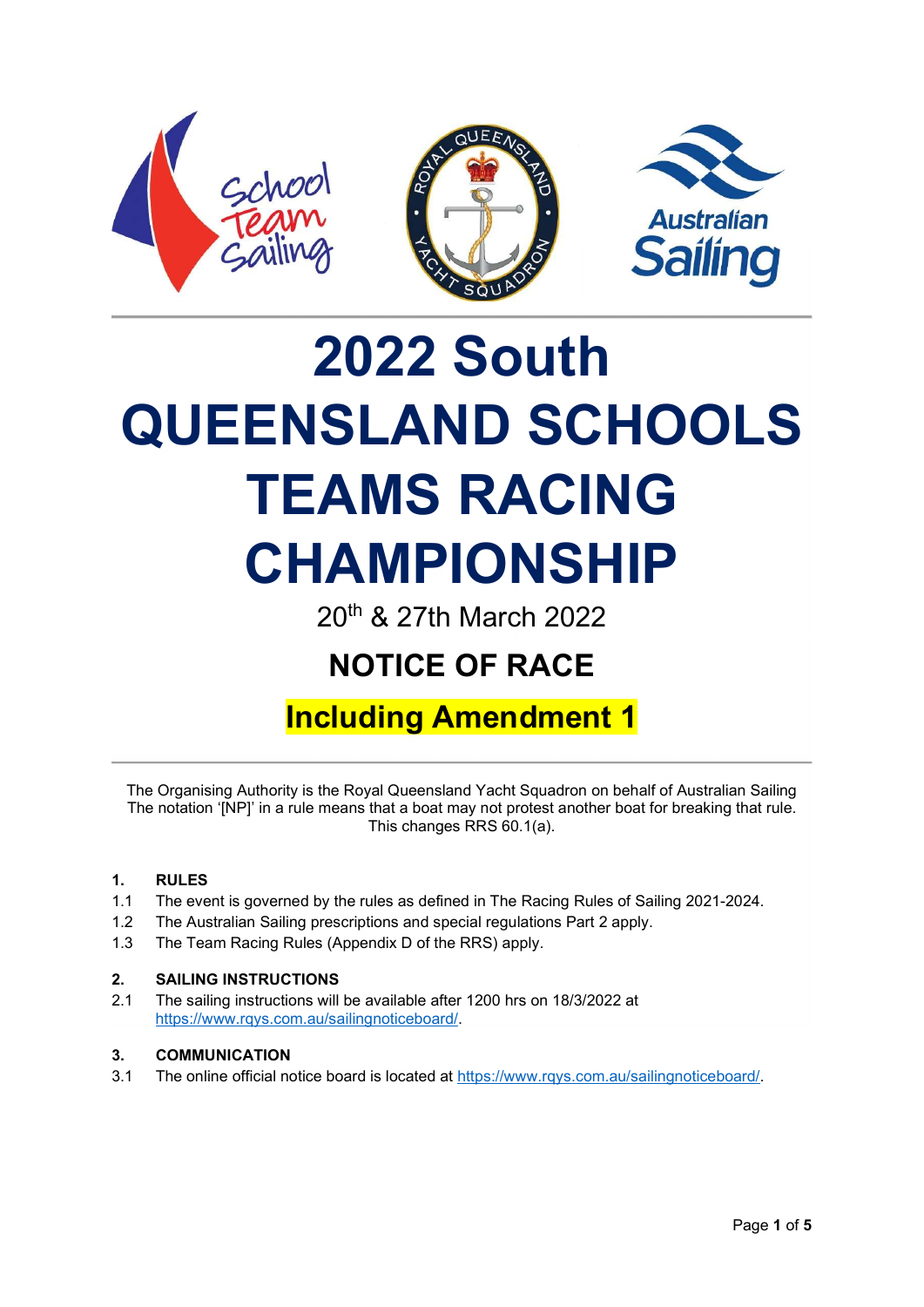#### 4. ELIGIBILITY AND ENTRY

- 4.1 All competitors (both skipper and crew) shall be members of a yacht/sailing club affiliated with Australian Sailing in accordance with RRS 46.
- 4.2 All teams shall consist of bona fide students from Secondary Schools situated in Queensland. Entries from interstate teams may be accepted at the discretion of the Organising Authority.
- 4.3 There is no restriction on the number of teams per region however the maximum number of entries will be limited to twelve (12) teams.
- 4.4 Teams will consist of a maximum of eight (8) sailors who must be listed on the entry form.
- 4.5 Entry shall be completed by the School Representative.
- 4.6 Any combination of six (6) registered team members may compete in any race.
- 4.7 A school may enter more than one (1) team. The Organising Authority will confirm entries after the conclusion of the entry period and will allow for the maximum number of schools to participate in the event.
- 4.8 All competitors shall be at least 11 years of age, and under 19 years of age as at 31 December in the year of the championship.
- 4.9 AS Qualified Umpires with a valid Recreational Marine Drivers License will need to be nominated on the online entry. One (1) umpire is required to be nominated for every school entered. Trainee-Umpires can be nominated who will be placed on boats with experienced umpires.
- 4.10 Girls Championships will be awarded to the first overall crew that consist of only female skippers and crew.
- 4.11 Schools may enter eligible teams by downloading and completing the linked form(s) and sending back to sailing@rgys.com.au by 1200 Wednesday 16<sup>th</sup> March 2022:
	- 4.11 (a) Team Registration Form: https://www.rqys.com.au/wpcontent/uploads/2022/03/Teams-Team-Vessel-Registration-SE-QLD-Championships.xlsx

#### 5. FEES

5.1 Entry fees:

| Event                | <b>Entry Fee Per Team</b> |
|----------------------|---------------------------|
| Schools Championship | \$300                     |

#### 6. BOATS

6.1 The championship will be sailed in Pacer dinghies.

#### 7. ADVERTISING

7.1 Boats may be required to display advertising chosen and supplied by the organizing authority.

#### 8. SCHEDULE

| <b>Date</b>                        | Event                                                             | <b>Time</b>              |
|------------------------------------|-------------------------------------------------------------------|--------------------------|
| Sunday 20 <sup>th</sup> March 2022 | <b>Compulsory Competitors</b><br>Briefing at RQYS Rigging<br>Lawn | 0900 hrs                 |
|                                    | <b>First Warning Signal</b>                                       | 1000 hrs                 |
| Sunday 27th March 2022             | <b>Compulsory Competitors</b><br>Briefing at RQYS Rigging<br>Lawn | 0900 hrs                 |
|                                    | <b>First Warning Signal</b>                                       | 1000 hrs                 |
|                                    | Presentation and BBQ                                              | <b>ASAP After Racing</b> |

#### 9. VENUE

- 9.1 NOR Addendum 1 shows the plan of the event venue.
- 9.2 NOR Addendum 2 shows the location of the racing areas.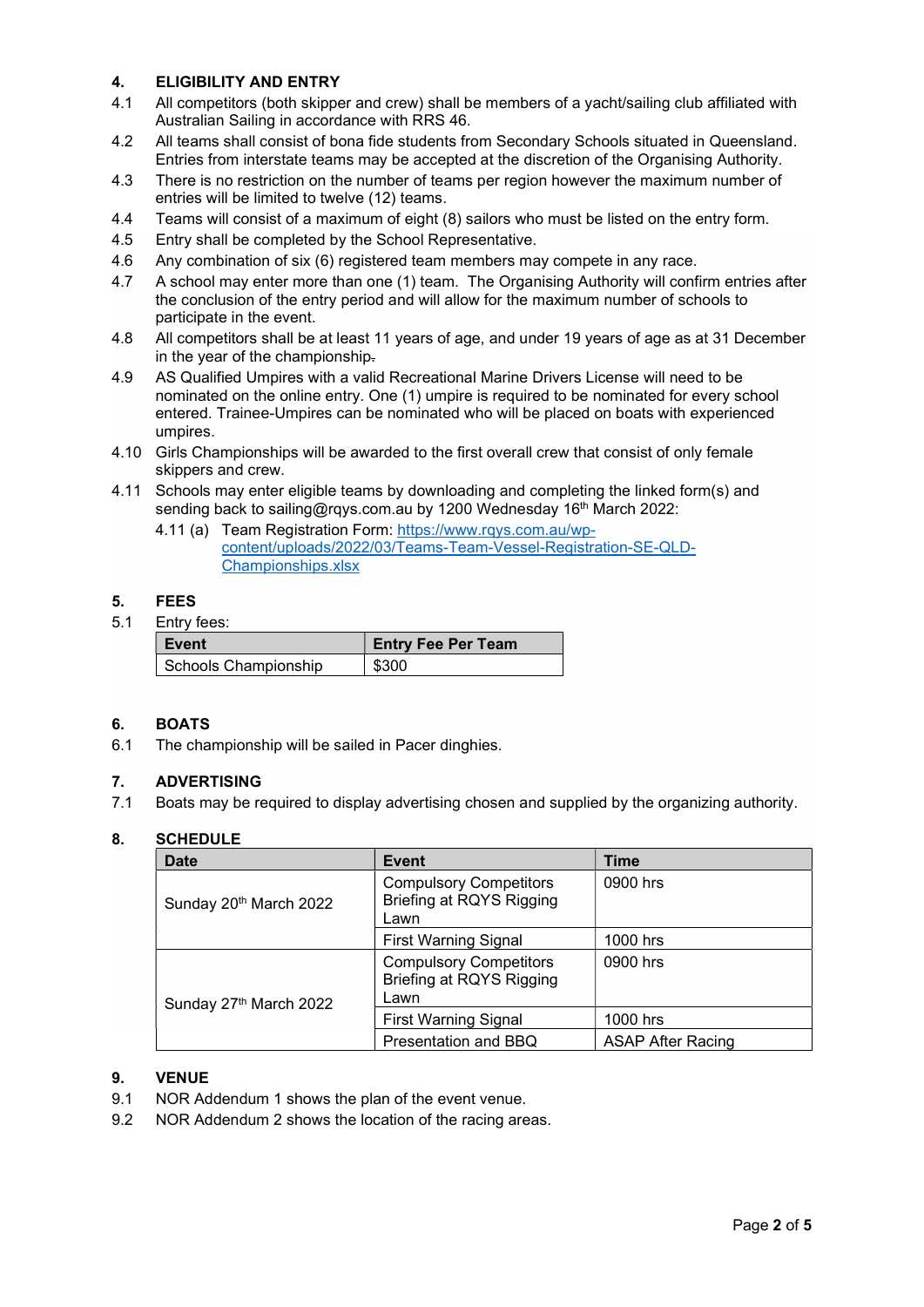#### 10. COURSES

10.1 The course(s) to be sailed will be an "S" configuration which will be described in the Sailing Instructions.

#### 11. SCORING

- 11.1 The scoring format will be Round Robin style described in the Sailing Instructions
- 11.2 The Organising Authority reserves the right to alter the format at any time.

#### 12. RISK STATEMENT

12.1 RRS 3 states: 'The responsibility for a boat's decision to participate in a race or to continue to race is hers alone.' By participating in this event each competitor agrees and acknowledges that sailing is a potentially dangerous activity with inherent risks. These risks include strong winds and rough seas, sudden changes in weather, failure of equipment, boat handling errors, poor seamanship by other boats, loss of balance on an unstable platform and fatigue resulting in increased risk of injury. Inherent in the sport of sailing is the risk of permanent, catastrophic injury or death by drowning, trauma, hypothermia or other causes.

#### 13. INSURANCE

13.1 Each participating boat shall be insured with valid third-party liability insurance with a minimum cover of \$10 million per incident or the equivalent.

#### 14. PRIZES

14.1 Prizes will be given as follows:

South East Queensland School Team Sailing Championship Winning Team - The Norman Sherwood Perpetual Trophy

Medallions for 1st, 2nd and 3rd for each competitor in the team and one (1) trophy for the school.

14.2 Prizes will be distributed at the discretion of the organising authority and may vary depending on the number of entries.

#### 15. SELECTION FOR FUTURE EVENTS

- 15.1 The results of the South East Queensland Schools Team Racing Championship will be used as the basis for selection for the 2022 Australian School Teams Racing Championship held in New South Wales at St Georges River Sailing Club. The Winning Open Team will be selected for nomination into the 2022 Australian School Teams Racing Championship. This will be confirmed by Australian Sailing as soon as possible after the completion of this event.
- 15.2 The first all Female Team from the South East Queensland Schools Racing Championships along with the first all Female Team from the North Queensland Schools Racing Championships will be considered for nomination into the 2022 Australian School Teams Racing Championship. The team that is selected will be confirmed by Australian Sailing as soon as possible after the completion of both events.
- 15.3 To be eligible for selection, teams must comply with the eligibility criteria as detailed in the National Notice of Race.

#### 16. FURTHER INFORMATION

16.1 For further information please contact Royal Queensland Yacht Squadron Sailing Office (07) 3396 8666 | sailing@rqys.com.au 578 Royal Esplanade MANLY QLD 4179 AUS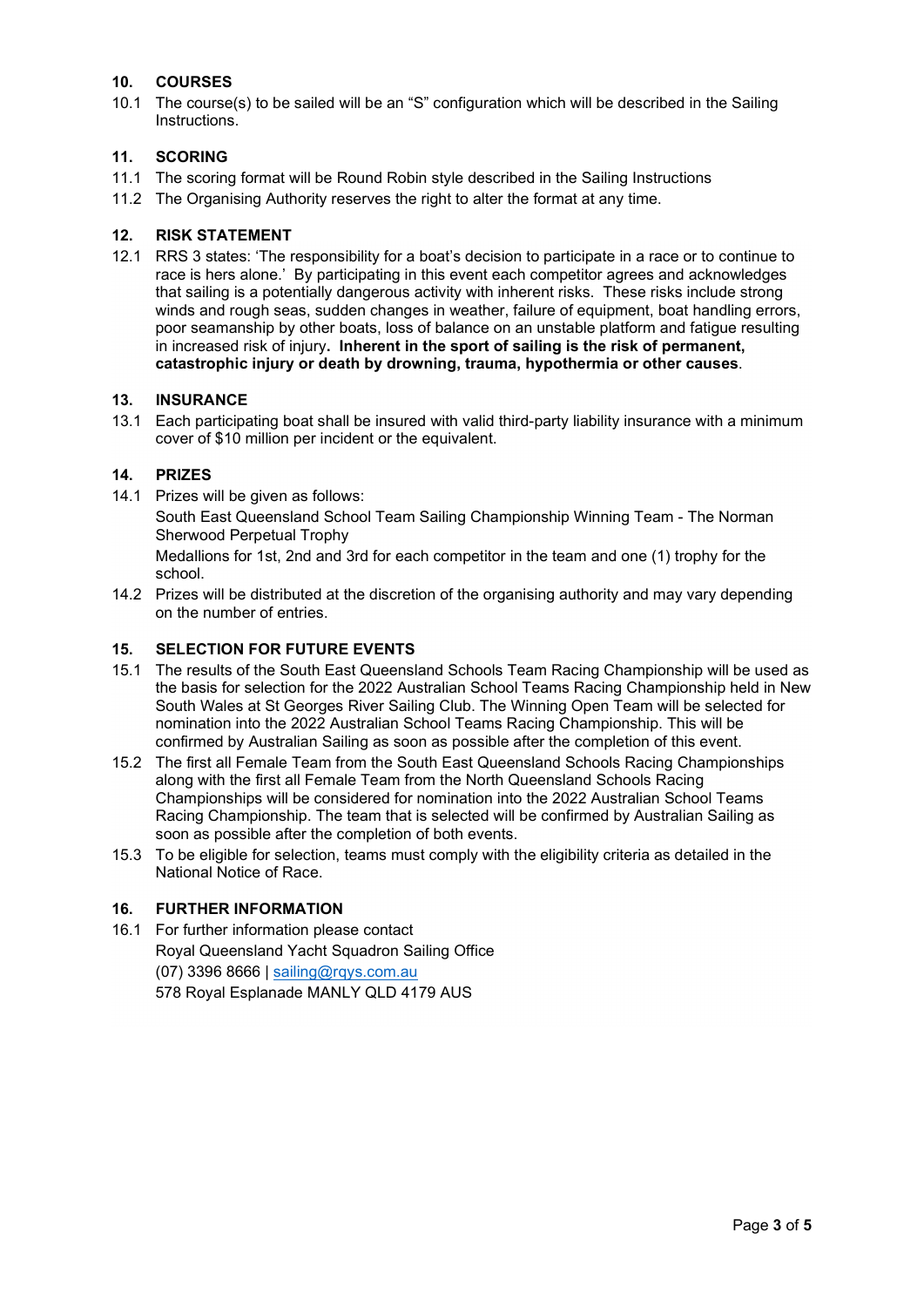## ADDENDUM 1